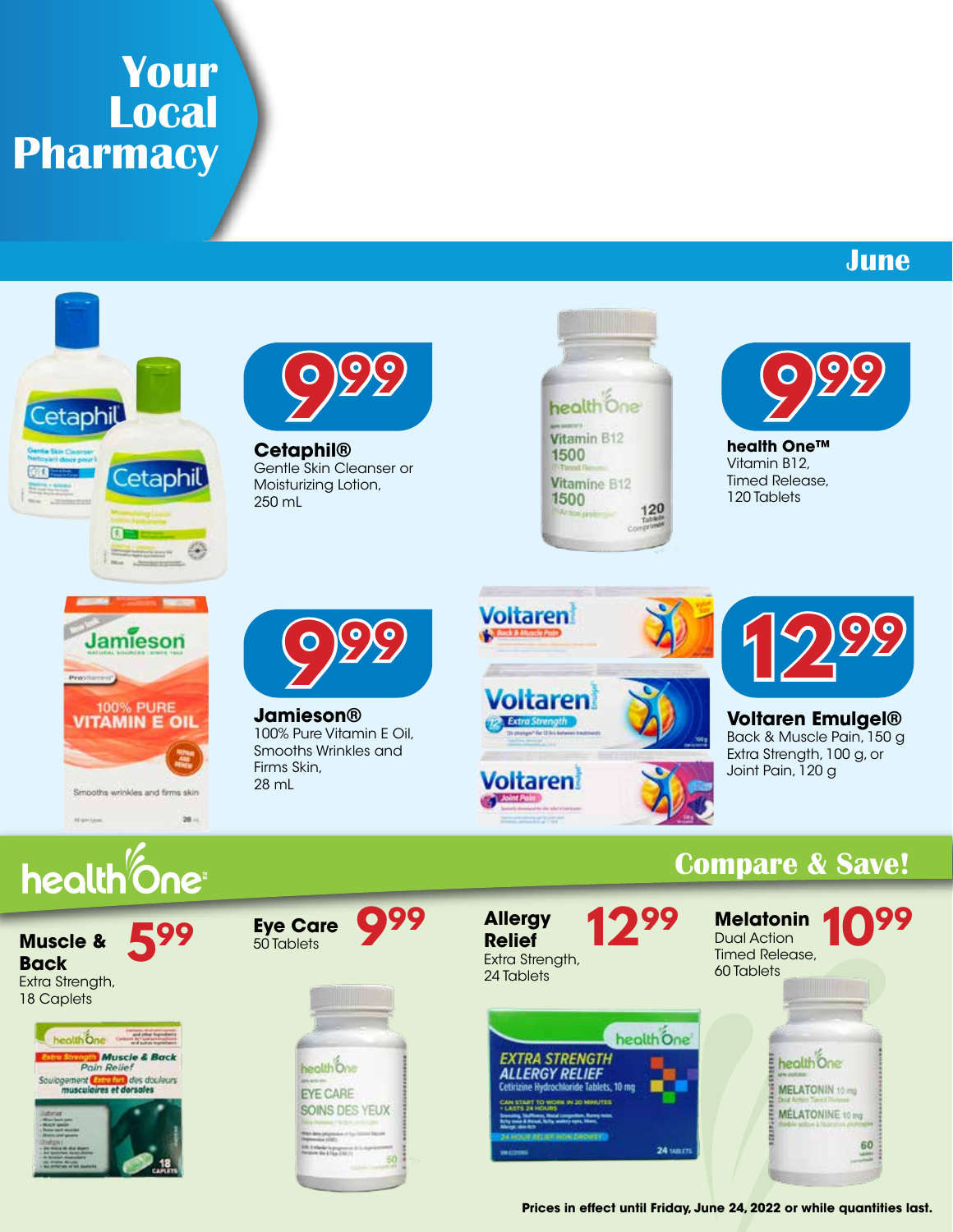## **Summer Sun Safety Tips**

Now is a great month to learn about the signs of sun damage and remember the ways you can protect yourself and your family from the harmful effects of ultraviolet, or UV, radiation from sunlight.



**1299**

Hydrates and Soothes

**Cetaphil** Pro RestoraDerm, Body Wash,

295 mL

etaphil

Exposure to UV radiation from the sun damages your skin. Children are especially vulnerable

because they tend to spend more time outdoors and can burn easily.

Skin cancer develops primarily on areas of sun-exposed skin, including the scalp, face, lips, ears, neck, chest, arms, hands and legs. Skin cancer is the most common type of cancer, according to the American Cancer Society.

Exercising and enjoying time outdoors are important for good health, though. Staying protected from the sun will allow you and your family to do so safely.

**• Sunscreen**

Here are four ways you can protect yourself and your family from UV radiation damage:

#### **• Time of day**

Avoid sun exposure in the middle of the day — between 10 a.m. and 4 p.m. — when the UV rays are strongest. In addition, be mindful that clouds offer little protection, and UV rays can bounce off surfaces like water, sand, snow or pavement, leading to increased UV exposure.

to year, be sure to check the expiration date.





#### **• Sunglasses**

UV radiation also can burn your eyes. Sunburned eyes can feel painful or gritty. Too much UV light can damage the retina, lens and cornea. Sun damage to the lens can lead to clouding of the lens, or cataracts. Exposure to UV light also can increase your risk of developing ocular melanoma. Sunburn of the cornea also is called snow blindness. Look for sunglasses that block both types of UV radiation — UVA and UVB rays.





### **• Protective clothing**

Sunscreens don't provide complete protection from UV rays. You also should protect your skin with dark, tightly woven clothing that covers your arms and legs, and a broad-brimmed hat that provides more protection than a baseball cap or visor.

Use a broad-spectrum sunscreen with a sun protection factor, or SPF, of at least 30, even on cloudy days. Apply sunscreen generously, and reapply every two hours — or more often if you're swimming or perspiring. Use a generous amount of sunscreen on all exposed skin, including your lips, the tips of your ears, and the backs of your hands and neck. And if you're using leftover sunscreen from year

#### **Speak to your medical professional or pharmacist for more information.**

The material in this flyer was sourced from: www.mayoclinic.org. It is intended for information purposes only and should not be used in place of consultation with a healthcare professional. Participating retailers/pharmacies, vendors, and/or agencies are not responsible for errors, omissions, or inconsistencies with respect to the information contained in this flyer and do not accept liability whatsoever for reliance by the reader on the information contained herein. **Prices in effect until Friday, June 24, 2022 or while quantities last.**

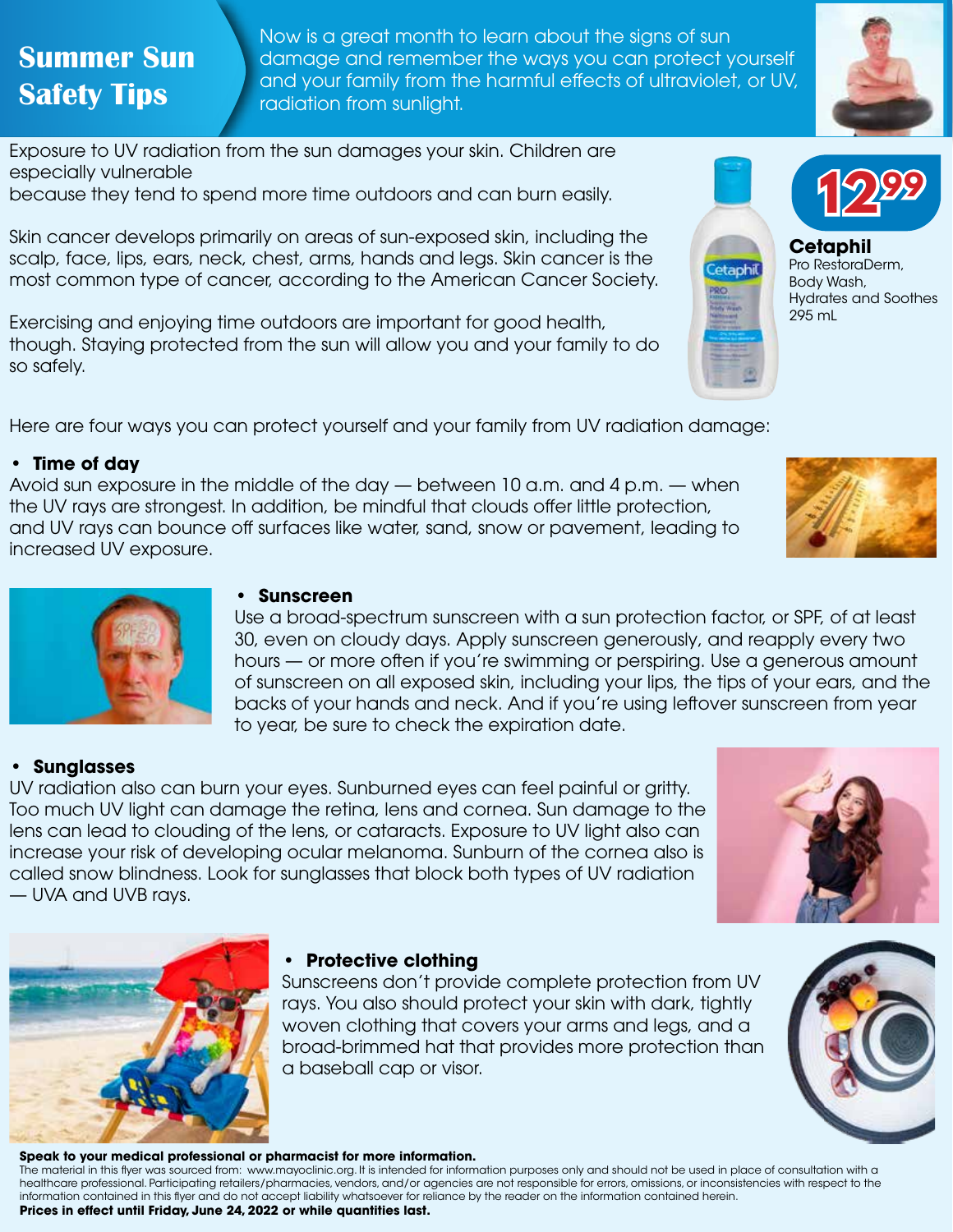## **Ask Your Pharmacist**

Did you know your local pharmacy provides a host of services for you and your family?

Next time you're in our pharmacy, please feel free to speak to one of our pharmacists to find out more.

- Computerized patient files • Clinic days
- Compliance packaging • Compounding
	- Prescription transfer from other pharmacies